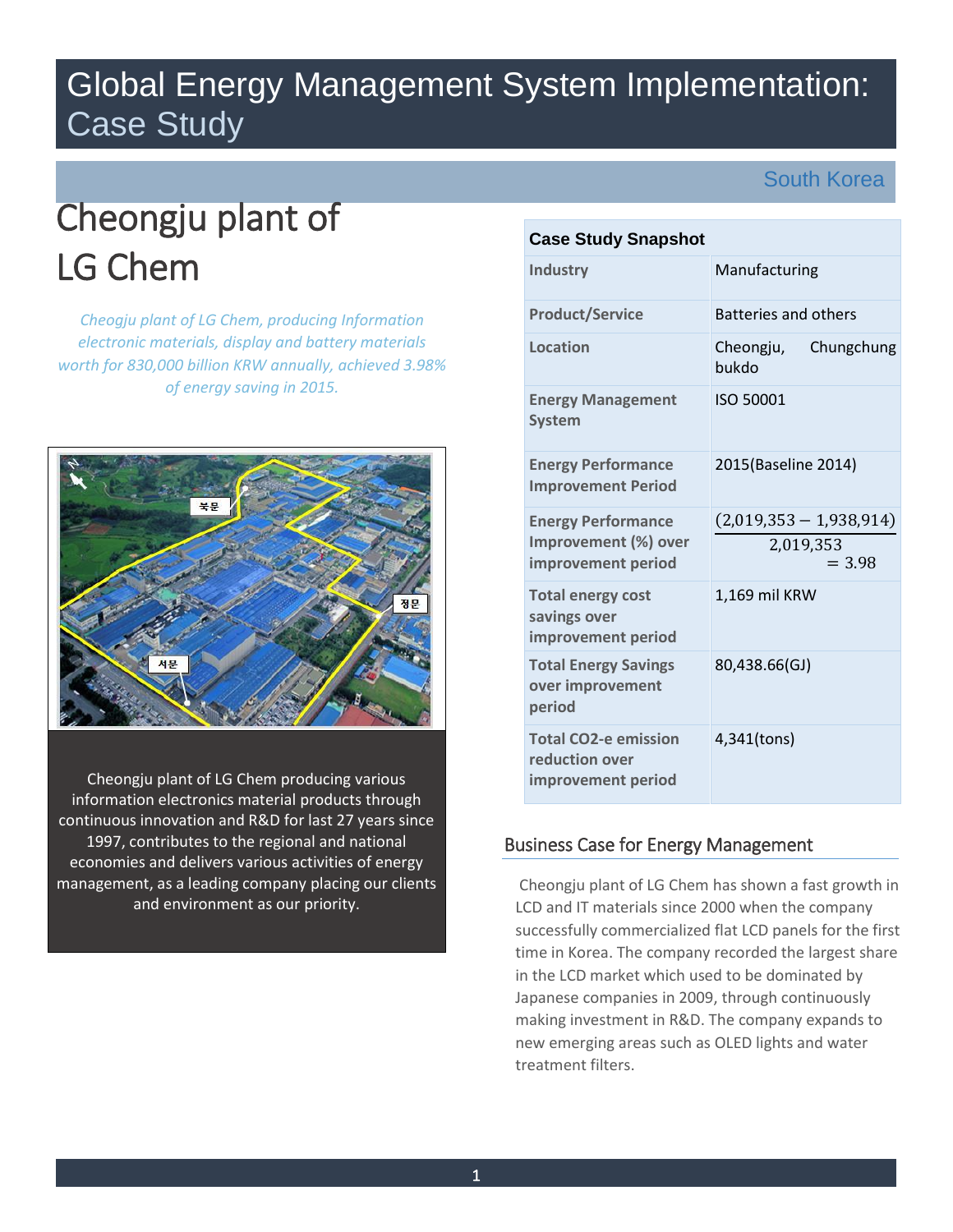Despite of the fierce competitions in the market since 2014 due to overall market recession, depreciation of Japanese currency (which increased Japanese companies' market competitiveness), and market entrance by Chinese companies, the company so far has been leading the global market based on differentiated technologies. The company introduced EnMS in order to respond fast to unpredictable external environments.

**Energy management program:** Cheongju plant makes efforts to identify measures for improvement applicable to key facilities through energy efficiency consulting and use energy resources efficiently by increasing engineers' capacity.

The main contents of energy consulting include process analysis, identification of loss, selection of implementation measures, while energy manager conducts process analysis and identifies measures to reduce energy loss by himself.

**Energy reduction approach**: Cheongju plant has participated in demand response since 2015 which was initiated to increase national electricity reserve rate and prevent circulated power-cut under the condition of power shortage.

This project aims at creating economic benefits by increasing operational efficiency in the national power market and saving power costs by providing incentives to participating companies. Cheongju plant achieved a power capacity target of 2,200 kw contracted for 2015, by introducing and operating highly efficient energy facilities. The contracted capacity increased to 2,700kW this year, and we will try our best for more efficient operation and further energy saving to achieve the target.

# Business Benefits Achieved

## **The management and staff manage energy performance together on Cheonju plant**

Since LG Chem established Green 2020 strategies in 2010, Cheongju pant makes best efforts to save energy consumption following the corporate sustainable management policy through energy partnership.

LG Chem Cheonju plant established energy management system to conform with ISO 50001, which consists of:

firstly, energy actions implemented following the energy management rules,

secondly, improving awareness of all involved staff and the Management and identifying actions for energy saving, and

thirdly, achievement and sharing of energy management performance at corporate level.

The energy saving performance following introduction of EnMS is as below;

80,438.66GJ of total energy saving (3.98%) and 4,341tCO2 of GHG reduction achieved during the monitoring period (2014-2015) against the baseline period (2013), which is measured following the certification criteria of highly efficient plant in Korea. The cost saving is accounted for 1,169 mil KRW.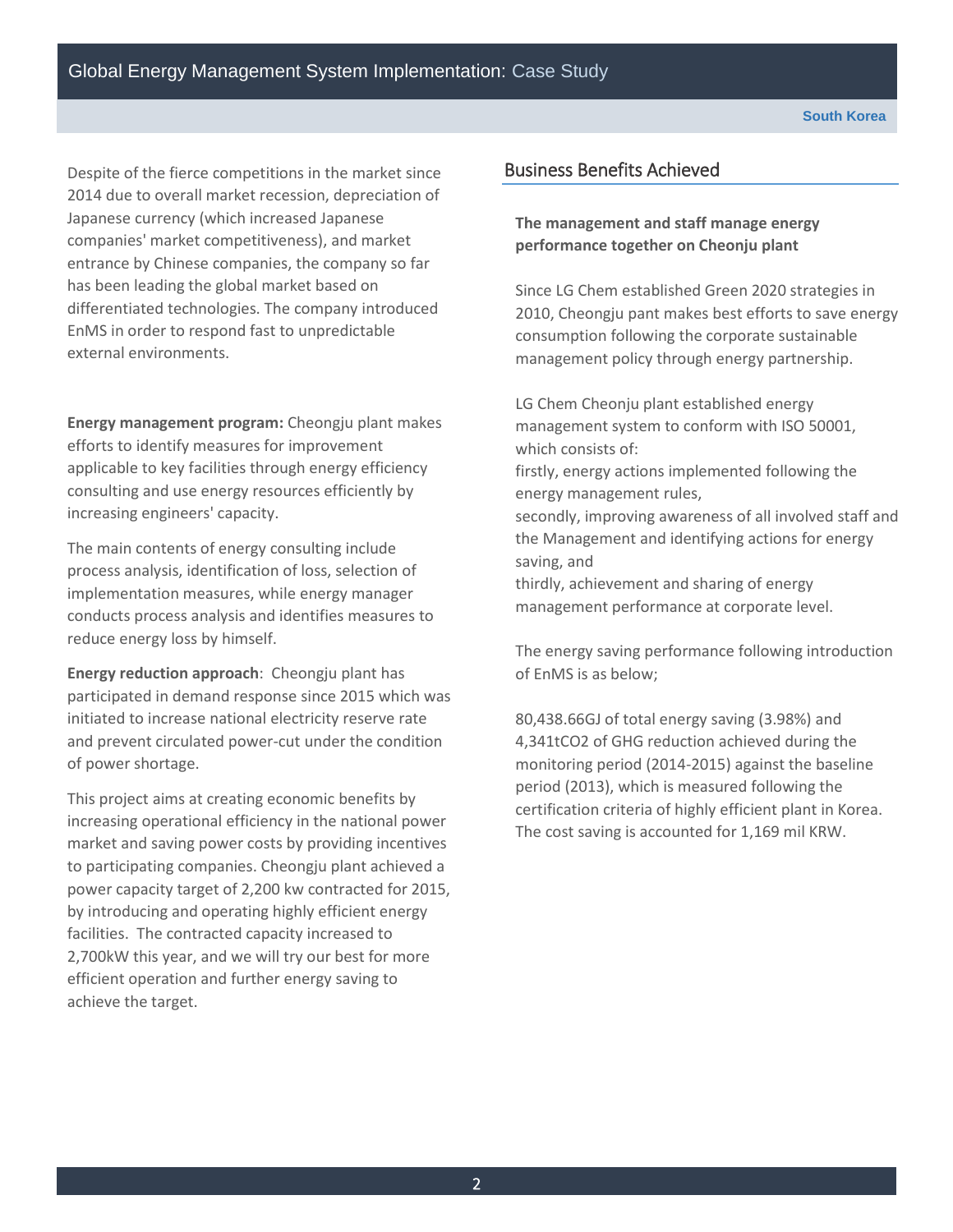#### **South Korea**

# EnMS Development and Implementation

#### **'Energy care'**

Cheongju plant committed to continuously improve its performance in the area of

environment/safety/health by conforming with ISO 14001 and OHSAS 18001. We further developed an internal policy based on ISO 50001 regulations, which sets up directions, tips, and detailed action guidelines for the implementation.

By achieving external certifications on our performance, we check our performance by a third party and identify improvement potentials.

LG Chem operates Energy committee at corporate level, and Cheongju plant is actively participating in the committee. Corporate wide Energy committee's meeting is organized by CEO once in every year, to discuss energy and GHG performance, as well as methods to increase the capacity to respond to the issues. Making investment decision in the order of maximum effectiveness, LG Chem strengthens the risks management system not only at corporate but also at site level.

#### **Energy consumption review and business planning**

**Review, analysis, and planning**: Plant operator, the Energy committee, responsible departments and working departments review and set the energy consumption baseline, discuss, finalize procedures of energy review, and establish performance indicators afterwards. Energy consumption review results are drawn following the procedures, reported to the CEO of the company, and improvement measures are applied later.

**Decision making:** Energy saving measures are reported to the CEO during the Energy committee meeting organized annually, and investment measures are determined by administration team. Administration team allocates targets to achieve and investment resources to each plant site. Performance is measured based on statistical analysis methods and validated on cross checks against the planned values.

**Duration**: The total invested time for EnMS establishment is eleven months.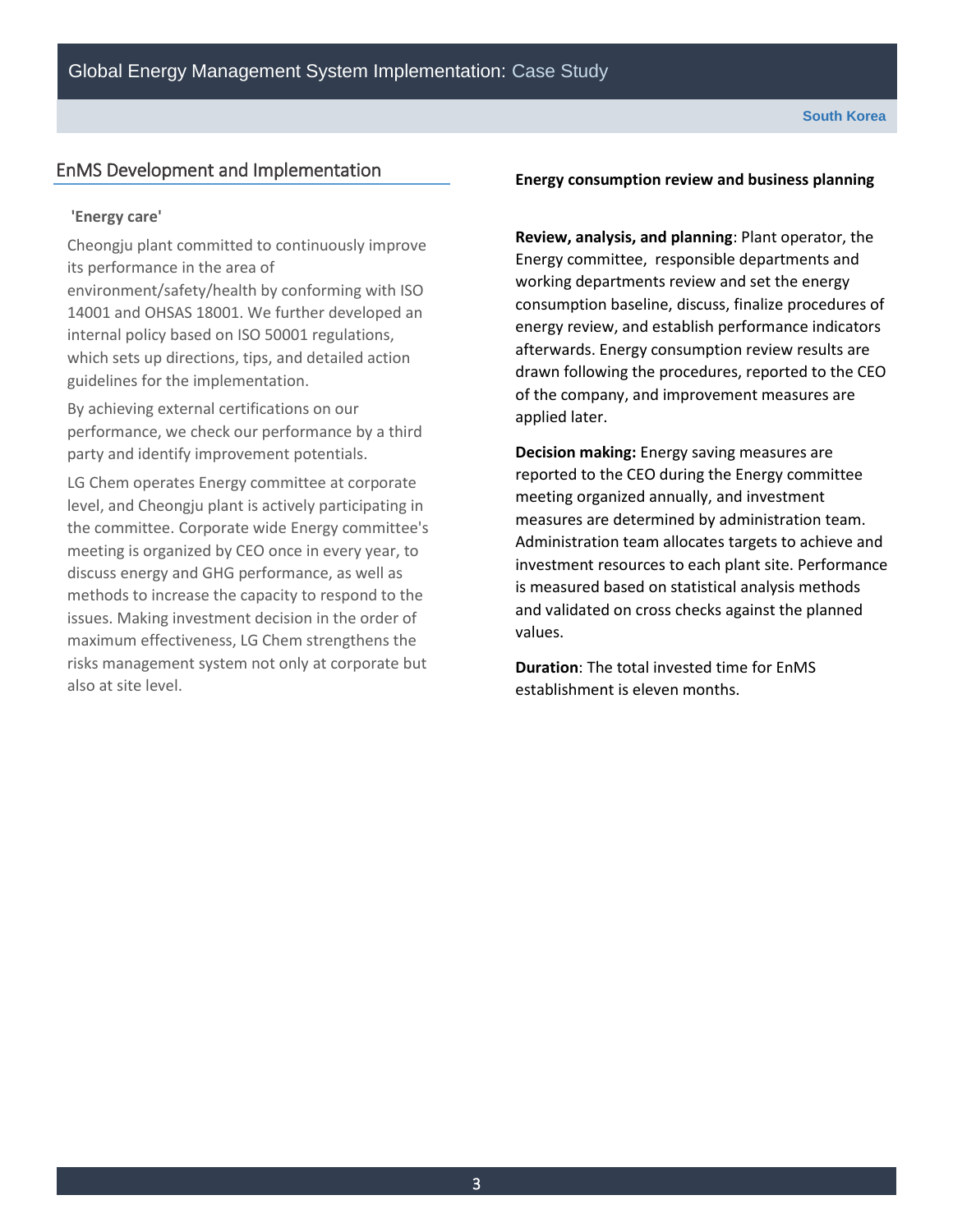#### **Cost-benefit analysis**

The largest share of EnMS implementation costs is measuring and monitoring system cost (53%), staff costs (23%), and others.

#### **▼ Cost-benefit analysis of EnMS implementation**



#### **Introduction of EnMS**

In order to check energy performance, we used the EnMS policy implemented by Korea Energy Agency, which also involves 3rd party verification.

# **▼ EnPI Tool (KEA)**



We set the entire plant as the energy performance improvement boundary and the duration with one or two years. Baseline emissions were determined based on monthly data for 24~36moths.

Applied performance analysis method was regression analysis. We identified factors significantly influencing processes by energy source. Identified influence factors are production level by energy source, total SM production, catalytic reaction time affecting the total SM production, and heating and cooling degree-days reflecting the features of in-house typed Cheongju plant.

# **Upgrade the methods of validating performance results**

In the past, we acknowledged performance is validated if the calculated results are reasonable. After introduction of EnMS, performance achieved by product team was calculated, consolidated, and the consolidated value was validated against the measured value drawn from EnMS analysis models.

We only validated the performance only when the value of energy saving performance by each production team is greater than the one drawn from the energy performance evaluation model.

#### **▼ The result drawn from EnPI Tool of EnMS (Example)**

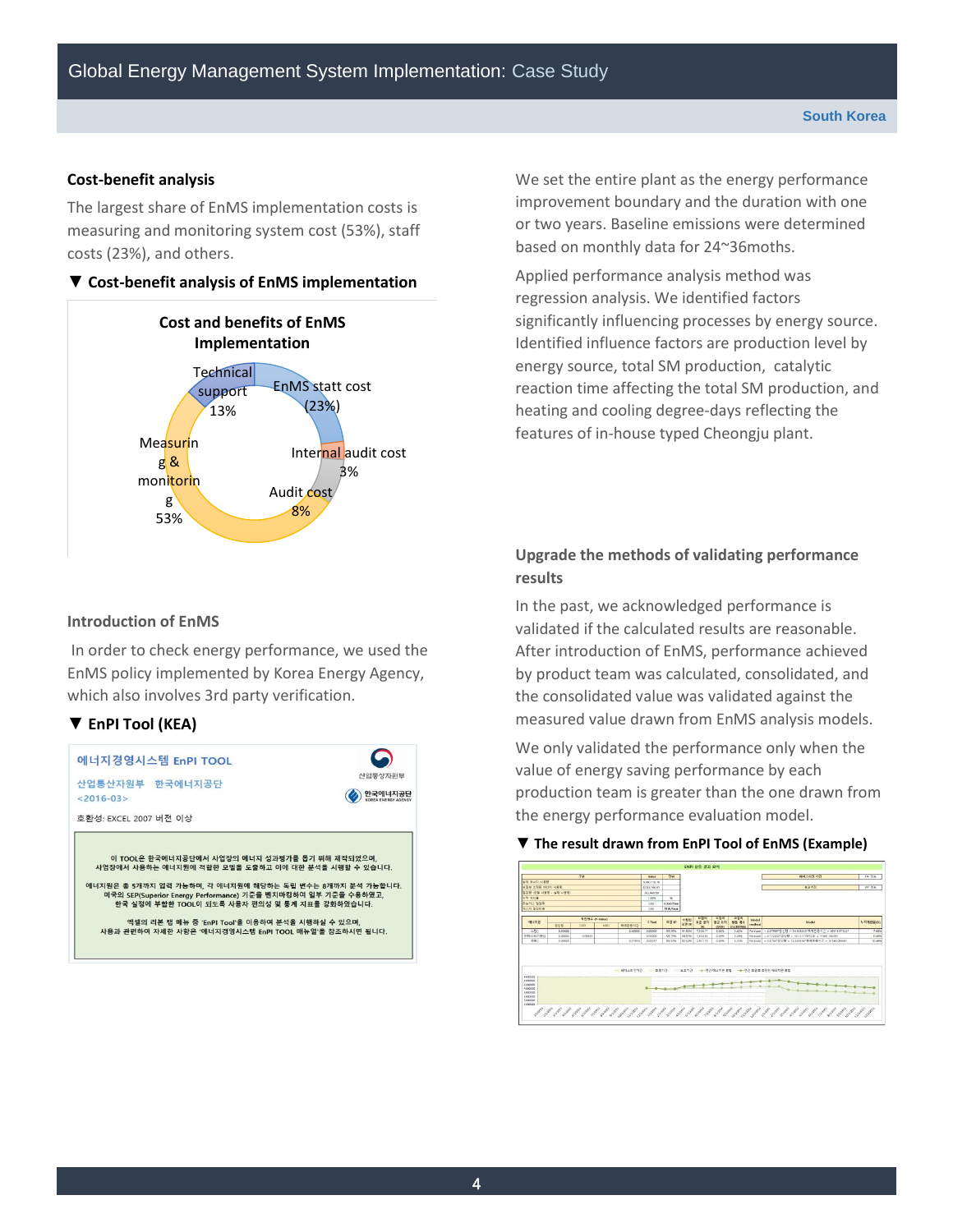## **'Establishment of realistic target and performance evaluation**

We establish realistic energy performance target which is achievable for team members and consistent with the corporate energy management policy initiated by the CEO.

What is the most important is establishing realistic target and make continuous efforts to improve energy performance.

Also, in evaluating energy performance, energy improvement processes should be systematically evaluated as well, such as performance assessment, difficulties of the measures and the level of team contribution considering both individual and team performances as well as internal and external environmental changes.

# **Communication is the foundation for increasing energy saving capacity**

**Employee training:** LG Chem invites internal and external energy experts and delivers various energy related trainings such as ISO 50001 internal audit training.

We also create social values through partnership program such as supporting our suppliers with investing in energy saving projects.

**Expert:** LG Chem signed MOU with KEA, a implementing agency of Ministry of Trade, Industry and Energy, and provided staff training on EnMS performance evaluation.

We also invited external experts on EnMS performance evaluation and delivered technical trainings at 1 and 2 Cheongju plants and established an improved performance evaluation system by building statistical models applicable to Cheongju plants.

For an analysis of energy management performance based on statistical methods, basic data management is the key importance.

Therefore, we need to establish an internal management process defining data and factors influencing energy consumption, and manage the performance

Once the performance is systematically evaluated after a successful implementation of EnMS, we will use the system for planning and verifying our business plan and comply with external regulations such as calculation of GHG at BAU and allocation of performance targets to each business department.

We will also establish a energy saving target through building optimized models for each business department , validate their performance by crosschecks, and improve departmental energy performance.